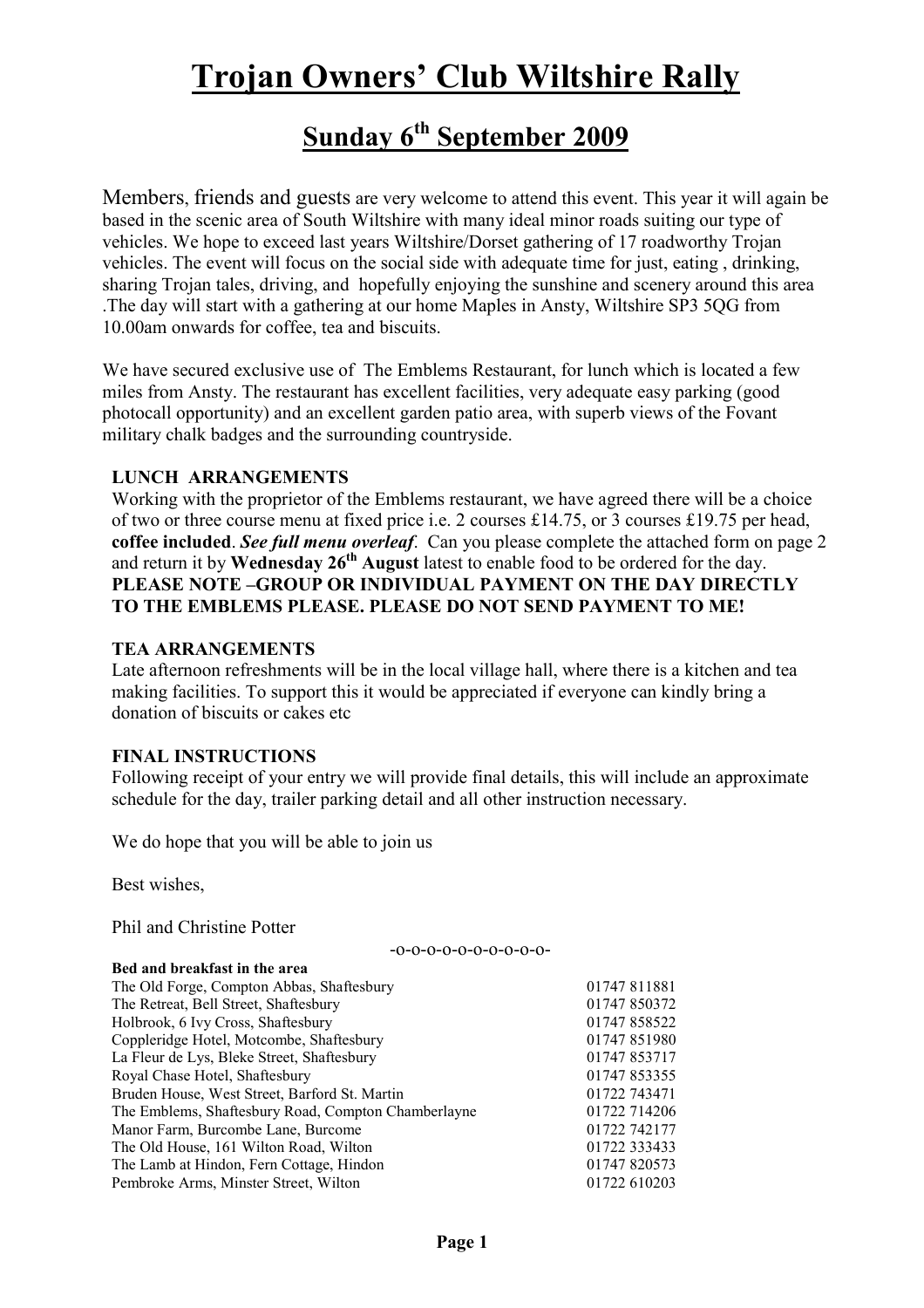### Trojan Owners' Club Wiltshire Rally Sunday 6<sup>th</sup> September 2009

### Please return to Phil Potter, Maples, Ansty, Wiltshire SP3 5QG by Wed 26<sup>th</sup> August at the latest. Thank you

|                         |                                                                  | I will/will not be bringing a Trojan. I will/will not require parking for modern car/trailer.                                                                                                                                                                                                                                                                                                                                                        |
|-------------------------|------------------------------------------------------------------|------------------------------------------------------------------------------------------------------------------------------------------------------------------------------------------------------------------------------------------------------------------------------------------------------------------------------------------------------------------------------------------------------------------------------------------------------|
|                         | I have signed the indemnity clause below.                        |                                                                                                                                                                                                                                                                                                                                                                                                                                                      |
| <b>Indemnity Clause</b> |                                                                  |                                                                                                                                                                                                                                                                                                                                                                                                                                                      |
|                         | any kind arising out of my participation in this event.          | I understand and agree that my participation in this event is entirely at my own risk. I agree to<br>indemnify the event organisers, the Trojan Owners Club, its officials, servants, representatives, agents and<br>members, from and against all claims, actions and costs in respect of all loss, damage or liability, whether<br>criminal or civil suffered to myself or to any other person or damage of any kind to any vehicle or property of |
|                         | (signed by the owner and available for inspection upon request). | I declare that my vehicle is my property or that I have the owners written consent to use it today                                                                                                                                                                                                                                                                                                                                                   |
| $\bullet$               | is fully insured for participation in this event.                | That the vehicle has a current valid tax disc and MOT certificate and is in a roadworthy condition and                                                                                                                                                                                                                                                                                                                                               |
|                         |                                                                  |                                                                                                                                                                                                                                                                                                                                                                                                                                                      |
|                         |                                                                  | <b>Qty required</b>                                                                                                                                                                                                                                                                                                                                                                                                                                  |
| <b>Starters</b>         | Prawn & Avocado Cocktail                                         |                                                                                                                                                                                                                                                                                                                                                                                                                                                      |
|                         | Leek and Potato Soup                                             |                                                                                                                                                                                                                                                                                                                                                                                                                                                      |
|                         | <b>Garlic Mushrooms</b>                                          |                                                                                                                                                                                                                                                                                                                                                                                                                                                      |
| <b>Main course</b>      | Roast Vegetable Gratin                                           | ---------                                                                                                                                                                                                                                                                                                                                                                                                                                            |
|                         | Roast Spare Rib of Beef                                          |                                                                                                                                                                                                                                                                                                                                                                                                                                                      |
|                         | Poached Salmon                                                   |                                                                                                                                                                                                                                                                                                                                                                                                                                                      |
| <b>Sweet</b>            | Apple crumble with Custard                                       | ---------                                                                                                                                                                                                                                                                                                                                                                                                                                            |
|                         | Vanilla crème Brulee                                             |                                                                                                                                                                                                                                                                                                                                                                                                                                                      |
|                         | Orange Chocolate Mousse                                          |                                                                                                                                                                                                                                                                                                                                                                                                                                                      |

See full menu details overleaf